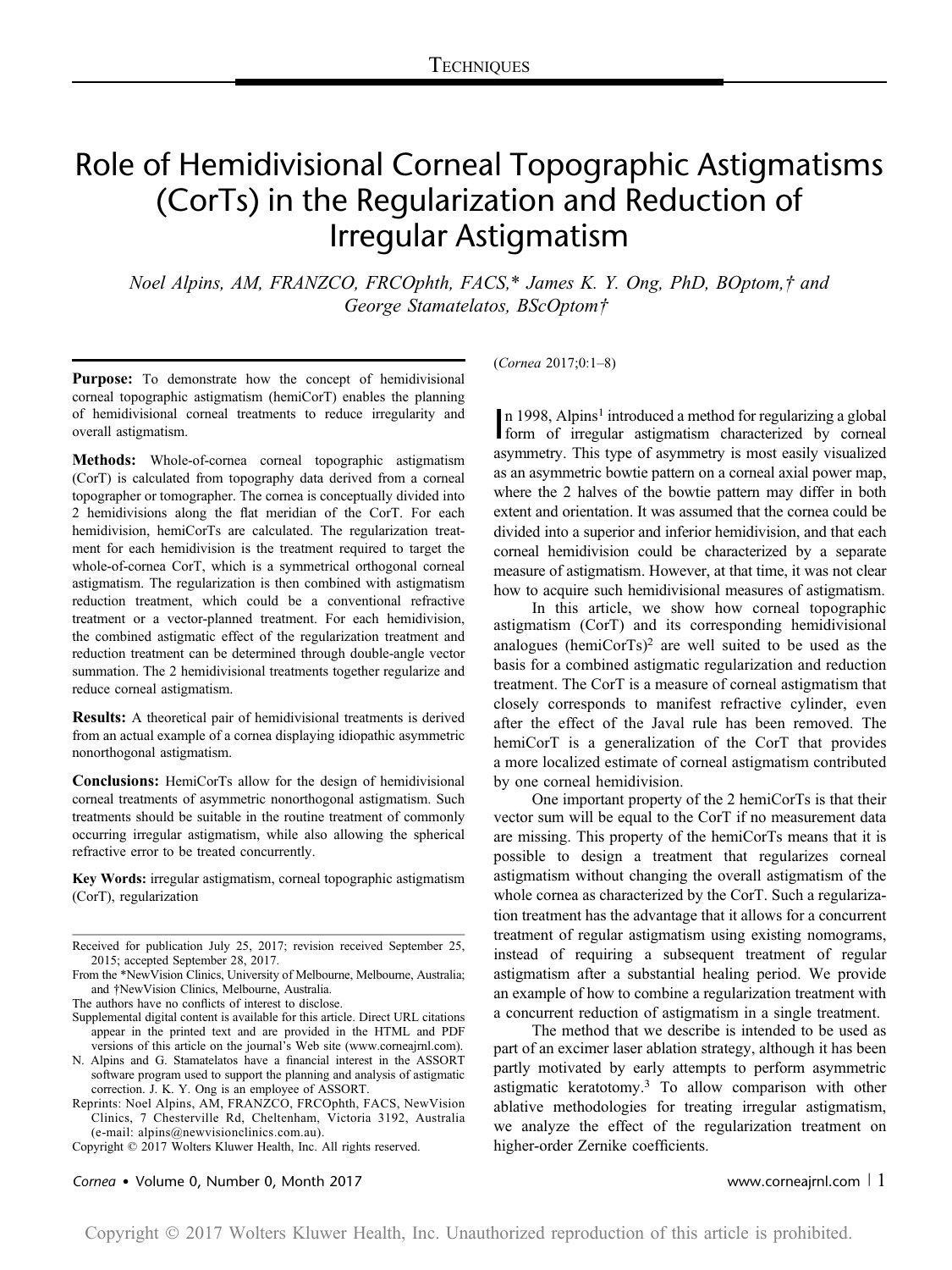### MATERIALS AND METHODS

In this section, we start out by introducing the concepts of the CorT and the hemiCorT. Then, we describe the regularization procedure used in this article, and consider how regularization can be combined with astigmatism reduction in a single procedure.

# CorT

The CorT is a measure of corneal astigmatism that was designed to correspond closely to the manifest refractive cylinder. The CorT can be thought of as the best-fit optical cylinder for an annular region of the cornea with a correction for missing data, centered on the visual axis. The inner and outer radii of the annular region are dependent on the type of measurement and the type of topographer or tomographer being used. The CorT has been previously calculated on the basis of both axial curvature measurements<sup>2</sup> and total corneal power measurements.4 The mathematical details of the CorT are summarized in Supplemental Digital Content 1 [\(http://links.lww.com/ICO/A599](http://links.lww.com/ICO/A599)).

To compare the CorT with other measures of corneal astigmatism, the standard deviation of the magnitude of ocular residual astigmatism (ORAsd)<sup>2,5</sup> was calculated for each measure. The ORAsd is a quantitative descriptor of the variability in the vector difference between the measure of corneal astigmatism used and the manifest refractive cylinder. The lower the ORAsd, the better the correlation between the measure of corneal astigmatism and manifest refractive cylinder. Based on the magnitudes of the ORAsds, the CorT based on anterior axial curvature has been shown to outperform manual keratometry, simulated keratometry, and paraxial curvature matching.2 Also, the CorT based on total corneal power has been shown to outperform the CorT based on anterior axial curvature.4

The ORAsd automatically accounts for any systematic non-zero difference between corneal astigmatism and refractive cylinder because it measures the variability around the mean magnitude of ocular residual astigmatism (ORAmean). The Grosvenor modification of the Javal rule<sup>6–9</sup> states that the refractive cylinder is roughly equal to keratometric astigmatism plus a systematic difference of 0.50 D against-the-rule. The important part of this linear relationship is that the gradient is unity, which means that once the systematic difference has been subtracted out, the refractive cylinder and keratometric astigmatism can be compared directly for equality.

# HemiCorT

The hemiCorT is basically the same as the concept of the CorT, but calculated on the basis of only one hemidivision of the cornea,<sup>2</sup> as if the other hemidivision were the first hemidivision rotated by 180 degrees about the visual axis. The hemiCorT is useful as a quantitative description of the distribution of corneal power over the corneal hemidivision. Mathematically, it turns out that if there are no missing measurement data, the summated vector mean of the 2 hemiCorTs of a cornea are guaranteed to equal the CorT

(mathematical explanation in Supplemental Digital Content 2, <http://links.lww.com/ICO/A600>).

In this article, the cornea will be divided into hemidivisions along the flat meridian of the CorT, as suggested in the original definition of the hemiCorT.<sup>2</sup> Because the CorT is calculated using a large annular region of the whole cornea (see previous section), the flat meridian of the CorT may not directly correspond to the local flat meridia in each corneal hemidivision, nor be at right angles to the local steep meridia represented by the topographic bowtie patterns.

### Regularization

The regularization procedure used in this paper is designed to leave the overall corneal astigmatism unchanged. Each corneal hemidivision is treated with an astigmatic treatment restricted to that hemidivision, which changes the hemiCorT to the CorT. In the case in which there are no missing measurement data, the treatments to the 2 corneal hemidivisions turn out to be equal in magnitude but perpendicular (mathematical explanation in Supplemental Digital Content 2,<http://links.lww.com/ICO/A600>), which means that their effects to astigmatism of the entire cornea should cancel out exactly, thus causing no net effect on the refractive cylinder.

For the 2 hemidivisional treatments to cancel out exactly, the visual effect of each of the treatments must be equal in magnitude. This is achieved by calculating the CorT centered on the visual axis, and having the dividing line of the corneal hemidivisions pass through the visual axis.

The regularization procedure as described is a specific case of the general regularization procedure previously described by  $Alpins<sup>1</sup>$  constrained to leave the amount of corneal astigmatism and refractive cylinder unchanged. This constraint is important when regularization is combined with astigmatism reduction, as described in the next section.

# Combination of Regularization and Reduction

The problem with a pure regularization treatment is that it is likely to improve the visual acuity and quality of vision,10,11 but it leaves any manifest refractive sphere and cylinder untreated. Previously, topography-driven regularization treatments have been combined with refractive treatments, but this necessitates the estimation of the change of refractive sphere and cylinder due to the regularization treatment.12,13 Ideally, a regularization treatment would be combined with a standard refractive treatment or a vector planning treatment to reduce astigmatism without a need to adjust the nomograms used, so that the surgeon can still expect an excellent refractive result. The pure regularization treatment described above does not change the overall corneal astigmatism and can be implemented to leave the mean corneal curvature unchanged. This makes it simple to combine it with a treatment of refractive astigmatism without requiring any adjustment of the refractive treatment nomogram.

2 <sup>|</sup> www.corneajrnl.com Copyright © 2017 Wolters Kluwer Health, Inc. All rights reserved.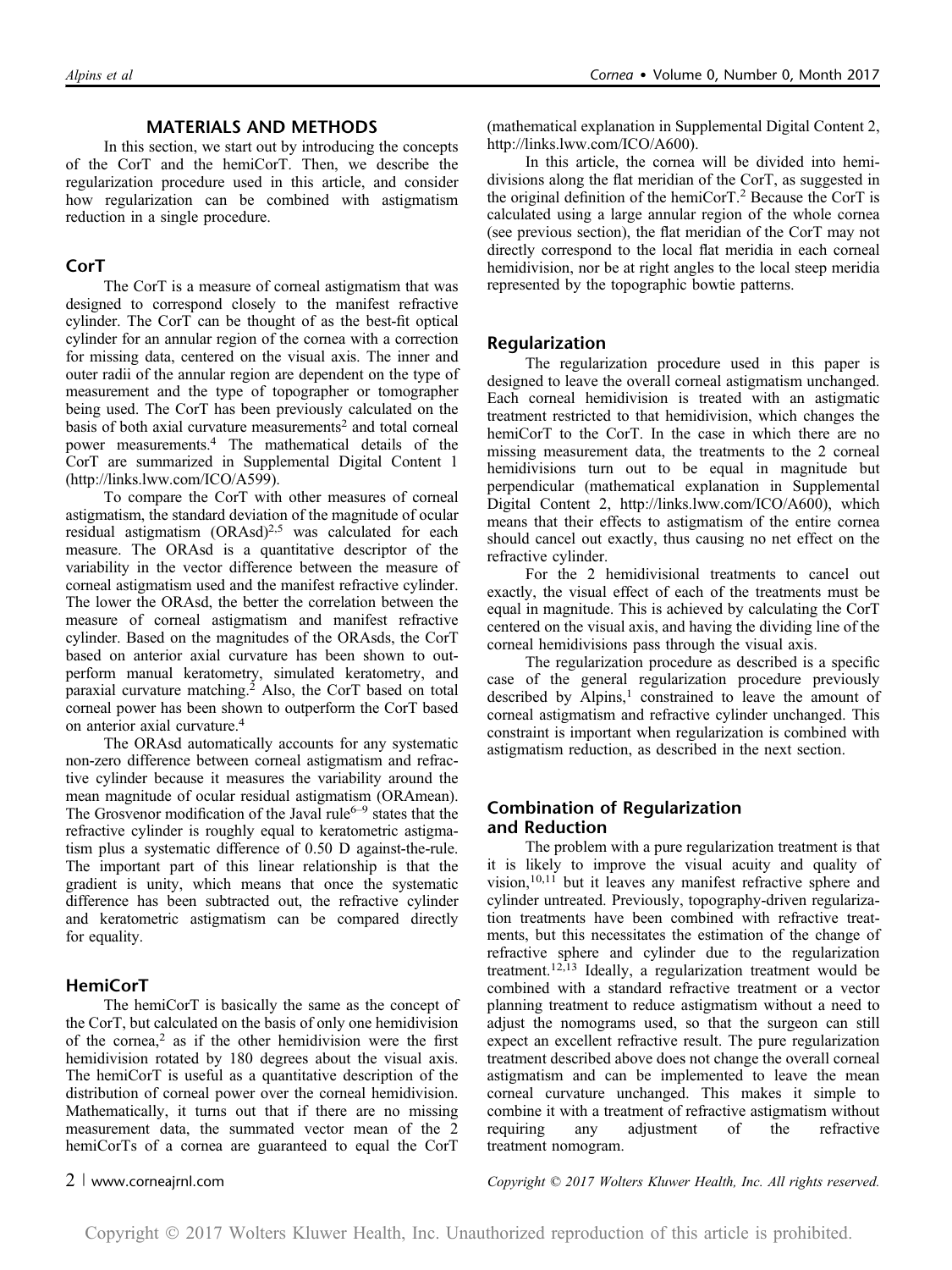### Notation

In the results section, we use 3 distinct types of notation, as dictated by both clarity<sup>14</sup> and definition.<sup>15</sup>

- 1. Manifest refraction data are given in the spherocylindrical (or cylindrical) form using positive cylinders, so  $-1.00/+2.25 \times 115$  degrees means  $-1.00$  D sphere and +2.25 cylinder with the axis at 115 degrees.
- 2. Corneal astigmatisms (including CorTs and hemiCorTs) and changes to corneal astigmatisms (including flattening effects) are shown using magnitude and meridian, for example, astigmatism of 1.90 D with a steep meridian at 102 degrees; or 1.55 D of flattening at 158 degrees.
- 3. Target-induced astigmatisms (TIAs),<sup>15</sup> which are Alpins vectors, are shown using the magnitude and Alpins axis, for example, 1.55 D Ax 68 degrees. Note that the magnitude here must always be positive, which means that the Alpins axis of a TIA can be interpreted as the direction of the equivalent steepening force.

### RESULTS

In this section, we show a fully worked example of how to apply the methodology described above. The astigmatic reduction treatment shown here is based on vector planning because this is the general case; a pure refractive astigmatic reduction treatment can be treated as a special case of vector planning with 100% emphasis on treating refractively. In the example below, we use an emphasis of 60% refractive, 40% corneal, which has been shown empirically to give good results.16–<sup>18</sup>



FIGURE 1. Total corneal power map. The map shows the data for the innermost 13 rings, up to a diameter of 5.2 mm. The dashed line is the flat meridian of the CorT, which is at 12 degrees. This dashed line divides the cornea into 2 hemidivisions. The solid lines show the steep meridia of the hemidivisional CorTs, which are at 126 degrees and 267 degrees.

Copyright  $\odot$  2017 Wolters Kluwer Health, Inc. All rights reserved. We www.corneajrnl.com | 3

We consider the example of an eye that has asymmetric, nonorthogonal astigmatism, measured with the CSO Sirius tomographer (Costruzione Strumenti Oftalmici, Firenze, Italy). Figure 1 shows the total corneal power data as a map. The manifest refraction of this eye was  $-1.00/+2.25$  $\times$  115 degrees at a back vertex distance of 12.5 mm, which becomes  $-0.99/+2.26 \times 115$  degrees at the corneal plane. The CorT is 1.90 D with a steep meridian at 102 degrees. The hemiCorTs are 1.91 D with a steep meridian at 126 degrees and 2.90 D with a steep meridian at 267 degrees. These CorTs are shown graphically in Figure 2, on a polar plot that is divided at the hemidivisional boundary.

For each hemidivision, the hemidivisional treatment required to regularize the cornea is the vector difference between the hemiCorT and the CorT (see Figure, Supplemental Digital Content 3,<http://links.lww.com/ICO/A601>). To change hemiCorT<sub>1</sub> (1.91 D at 126 degrees) to the CorT (1.90 D at 102 degrees), the required hemidivisional treatment is 1.55 D of flattening at 158 degrees (TIA: 1.55 D Ax 68 degrees). On the other hemidivision, a hemidivisional treatment of 1.55 D of flattening at 248 degrees (TIA: 1.55 D Ax 158 degrees) is required. Note that the 2 hemidivisional treatments are of equal magnitude and at 90 degrees to each other, meaning that the combination of the 2 is overall astigmatically neutral to the refractive cylinder as intended. The regularization component of the treatment is shown in Figure 3A. This treatment has been constructed by applying



FIGURE 2. Summary of CorT and hemiCorT magnitudes and orientations, and the manifest refractive positive cylinder. The diagram has been divided at the corneal hemidivisional boundary (double red dotted lines), which is by definition perpendicular to the CorT. The CorT and the manifest refractive cylinder are shown in both hemidivisions to allow each hemidivision to be considered separately.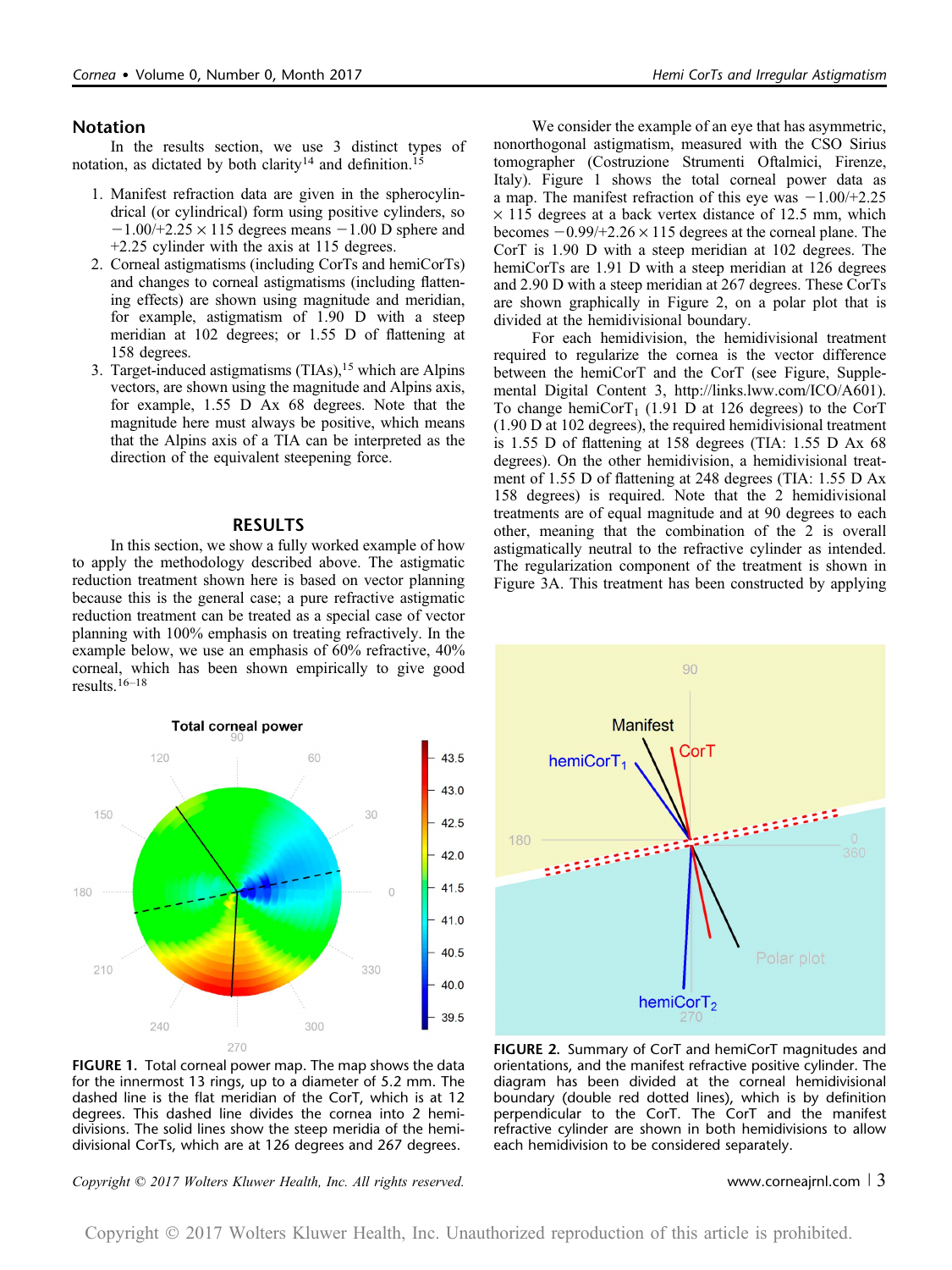

FIGURE 3. A, Change in total corneal power due to the regularization component of the treatment. The red areas correspond to the TIAs at axes of 68 degrees and 158 degrees, and the blue areas correspond to the areas of relative flattening 90 degrees away from these TIAs. B, Regularization component of the treatment after the notional boundary has been rotated to 23 degrees, which is halfway between the 2 areas of steepening. C, Difference in power between the original regularization and the altered regularization with the rotated notional boundary. The difference in power is antisymmetric, which means that no astigmatism is induced by the rotation of the notional boundary.

each astigmatic treatment to its corresponding corneal hemidivision without any blend zone.

One problem with the regularization shown in Figure 3A is that there is a discontinuity in the treatment profile right at the hemidivisional boundary. Two simple techniques that can be used to remove this discontinuity without inducing any extra astigmatism: 1) rotating the nominal boundary between the 2 hemidivisional treatments to the meridian that bisects the TIAs (Fig. 3B) or 2) using a technique to smooth a transition zone on either side of the hemidivisional boundary, like a convex combination with boundary conditions. For this example, we rotate the boundary. The difference in the profile between Figure 3A and 3B is antisymmetric (Fig. 3C), which shows that no astigmatism is being induced by the rotation of the boundary.

A Zernike decomposition of the regularization component of the treatment (after rotation of the boundary) shows:

- 1. A reduction in first-order components (tilt, tip),
- 2. A reduction in third-, fifth-, and seventh-order coma, and
- 3. An increase in third- and fifth-order trefoil and fifth-order pentafoil.

The regularization component of the treatment is responsible only for the changes in the odd-numbered orders and causes a 22% reduction in the root-mean-square wavefront error for the combined third-, fifth-, and seventhorder terms.

If we chose to neutralize the CorT, we would require 1.90 D of flattening at 102 degrees (TIA: 1.90 D Ax 12 degrees), but this would leave 1.03 D of manifest refractive cylinder uncorrected. Similarly, if we chose to neutralize the manifest refraction, we would require 2.26 D of flattening at 115 degrees (TIA: 2.26 D Ax 25 degrees), but this would leave 1.03 D of astigmatism on the cornea. Using vector planning with an emphasis of 60% manifest refractive cylinder corrected and 40% corneal astigmatism corrected, we derive a treatment of the regularized cornea with an astigmatic TIA of 2.06 D Ax 20 degrees (see Figure, Supplemental Digital Content 4, [http://](http://links.lww.com/ICO/A602) [links.lww.com/ICO/A602](http://links.lww.com/ICO/A602)). The combination of the 2 hemidivisional regularization treatments and the overall single astigmatic reduction treatment gives hemidivisional treatments of 2.44 D of flattening at 130 degrees (TIA: 2.44 D Ax 40 degrees) and 2.72 D of flattening at 273 degrees (TIA: 2.72 D Ax 3 degrees). The refractive cylinder target is  $+0.41$  D  $\times$  143 degrees (at the corneal plane), and the corneal astigmatism target is 0.62 D at 53 degrees (see Figure, Supplemental Digital Content 5,<http://links.lww.com/ICO/A603>). Figure 4



FIGURE 4. Summary of the combined hemidivisional treatments (TIA<sub>1</sub> and TIA<sub>2</sub>), the manifest refractive positive cylinder target, and the corneal astigmatism target, displayed on a polar plot. The refractive and corneal targets are shown in both hemidivisions to allow each hemidivision to be considered separately.

4 <sup>|</sup> www.corneajrnl.com Copyright © 2017 Wolters Kluwer Health, Inc. All rights reserved.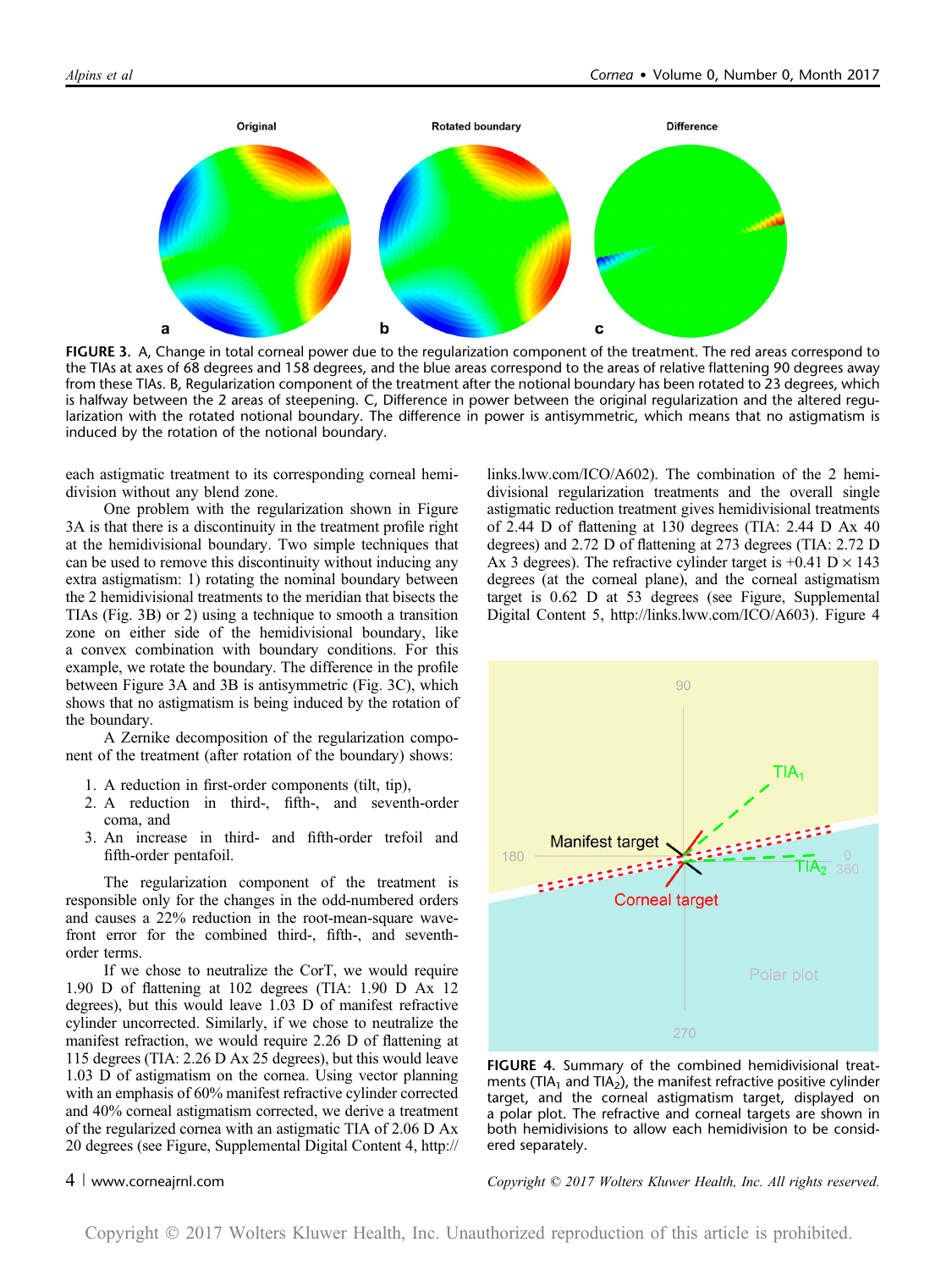

FIGURE 5. Total corneal power maps and polar plots corresponding to the preoperative measurement (left), the combined regularization and vector planning treatment (center), and the expected postoperative measurement (right).

summarizes the final hemidivisional treatments and the refractive and corneal targets on a polar plot. Figure 5 shows how the original total corneal power map is expected to be changed by the combined regularization and vector planning treatment.

In Figure 6 and Supplemental Digital Content 6 (see Figure,<http://links.lww.com/ICO/A604>) and Supplemental Digital Content 7 (see Figure,<http://links.lww.com/ICO/A605>), we show the effect of a purely refractive cylinder treatment with no regularization component. The TIA of 2.26 D Ax 25 degrees directly neutralizes the manifest refractive cylinder of  $+2.26$  D  $\times$ 115 degrees and targets a corneal astigmatism of 1.03 D at 53 degrees. Because there is no regularization component, the amount of corneal irregularity as measured by topographic disparity remains unchanged, and thus there are 2 different hemidivisional corneal astigmatism targets: 0.84 D at 177 degrees for the superior hemidivision and 2.49 D at 242 degrees for the inferior hemidivision.

Thus, treating by refractive cylinder alone would leave a corneal astigmatism of 1.03 D with hemidivisional components of 0.84 D and 2.49 D and a topographic disparity of 3.10 D. However, using the technique of regularization and reduction with vector planning, the remaining corneal astigmatism would have zero topographic disparity and 0.62 D in magnitude, with a 0.41 D of refractive cylinder remaining.

Figure 7 shows the how the original total corneal power map is expected to be changed by the pure refractive treatment.

# **DISCUSSION**

We have shown how hemiCorTs allow a surgeon to plan a treatment that simultaneously regularizes and reduces idiopathic asymmetric nonorthogonal astigmatism. The treatment paradigm detailed in this article differs from many other treatments of irregular astigmatism; those were designed to address local irregularity,13,19–<sup>21</sup> often after previous corneal surgery or disease, whereas our paradigm is intended for use

 $Copyright © 2017 Wolters Kluwer Health, Inc. All rights reserved.$ Www.corneajrnl.com | 5

with healthy virgin eyes that have asymmetric or nonorthogonal astigmatism or both, as part of the astigmatic condition associated with a spherical refractive error. Potentially, most astigmatic eyes undergoing refractive surgery for spherocylindrical errors would have some level of asymmetric astigmatism because very few are perfectly regular. Treatment paradigms dealing with local nonuniform irregularity are unsuitable for such eyes, because they are not



**FIGURE 6.** Summary of the pure refractive treatment (TIA $_{Ref}$ ), the hemidivisional astigmatism targets (Hemidiv. target<sub>1</sub> and Hemidiv.  $target_2$ ) and the corneal astigmatism target, displayed on a polar plot. The refractive treatment and the corneal target are shown in both hemidivisions to allow each hemidivision to be considered separately.

Copyright 2017 Wolters Kluwer Health, Inc. Unauthorized reproduction of this article is prohibited.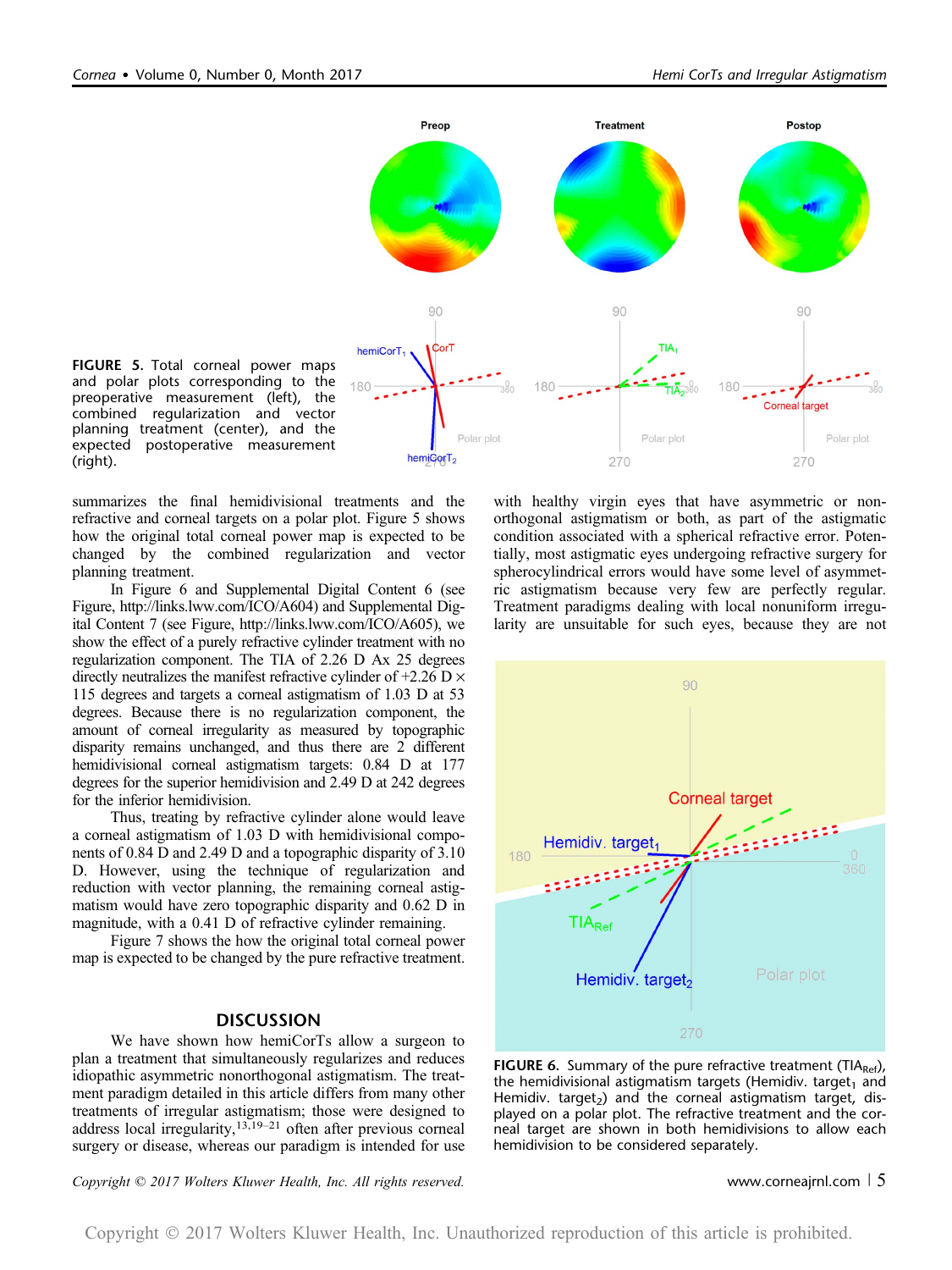



designed to target a regular astigmatic outcome across the whole cornea.

Gayton<sup>3</sup> described in detail how to use asymmetric nonorthogonal astigmatic keratotomy to address a number of different types of asymmetric nonorthogonal astigmatism. One of the problems that he mentions is that his topography software, back in 1996, did not compute the "percentage of the total astigmatism at each axis," and thus he was required to estimate where the axes (meridia) of astigmatism were for each corneal hemidivision and the amount of astigmatism at each of the axes. Gayton considered that the metrics available to him, namely "simulated keratometry values within different zones," were useful but not sufficient for fully determining all parameters for an asymmetric surgical treatment. Little has changed in the provision of measurements needed to plan treatments of asymmetric nonorthogonal astigmatism, possibly because such procedures have never become popular. We believe that hemidivisional CorT measurements can remove the need for the surgeon to estimate the orientation and magnitude of hemidivisional astigmatism, and that the method outlined in this article allows the surgeon to plan the asymmetric treatments directly with greater precision.

The regularization treatment described in this article is a combination of 2 hemidivisional astigmatism treatments that are oriented at 90 degrees to each other. This combination regularizes corneal astigmatism, with a side effect of increasing the contribution of third- and fifth-order trefoil and pentafoil components but decreasing the contribution of third-, fifth-, and seventh-order coma components. This trade-off between trefoil and coma components is likely to improve visual acuity because Zernike polynomials near the edge of the Zernike pyramid (like trefoil) impact visual acuity less than those at the center (like coma).10,11 In addition, the combined root-mean-square wavefront error for third-, fifth-, and seventh-order Zernike terms decreases, which itself should lead to improved visual acuity.

Currently, most corneal topographers provide 2 steep and 2 flat corneal curvature values for 3-, 5-, and 7-mm diameter zones. These seem to represent the extreme curvature values measured in each zone. It would be possible to use these to determine 2 astigmatism values, for example, by pairing up the steep and flat measurements and calculating the 2 differences in dioptric power. However, such an arbitrary approach cannot be guaranteed to result in corneal astigmatism values that are reliable because irregular astigmatism may result in localized areas of extreme flatness or steepness. The CorT, both whole-of-eye and hemidivisional, gives a reliable measure of corneal astigmatism that is robust to local irregularity and deals with asymmetric nonorthogonal astigmatism in a systematic intuitive manner.

The principal treatment methodologies for irregular astigmatism are broadly classified as wavefront-guided or topography-guided. Wavefront-guided treatments rely on ocular wavefront measurements, which are problematic for a number of reasons, including that they may both be unreliable and restricted to the pupil size (meaning that important information about corneal irregularity may remain unmeasured).<sup>22</sup> Also, it is standard practice that the spherocylinder as measured by wavefront aberrometry is verified against manifest refractive measurements for plausibility and rejected if not within certain ranges of the sphere, cylinder, and axis, indicating the possible unreliability of wavefront measurements, especially in irregular corneas. In addition, the principle of correcting whole-of-eye irregular astigmatism on the cornea has been questioned by Murta and  $Rosa<sup>23</sup>$ and Alpins.<sup>24</sup> In contrast, topography-guided treatments are designed to treat corneal irregularity directly while ignoring noncorneal components of irregular astigmatism. However, topography-guided treatments have shown a tendency to undercorrect both spherical and cylindrical refractive errors.13,20,21 Much of the trouble here arises from the use of a treatment paradigm that is radically different from a standard refractive paradigm used for treating

6 <sup>|</sup> www.corneajrnl.com Copyright © 2017 Wolters Kluwer Health, Inc. All rights reserved.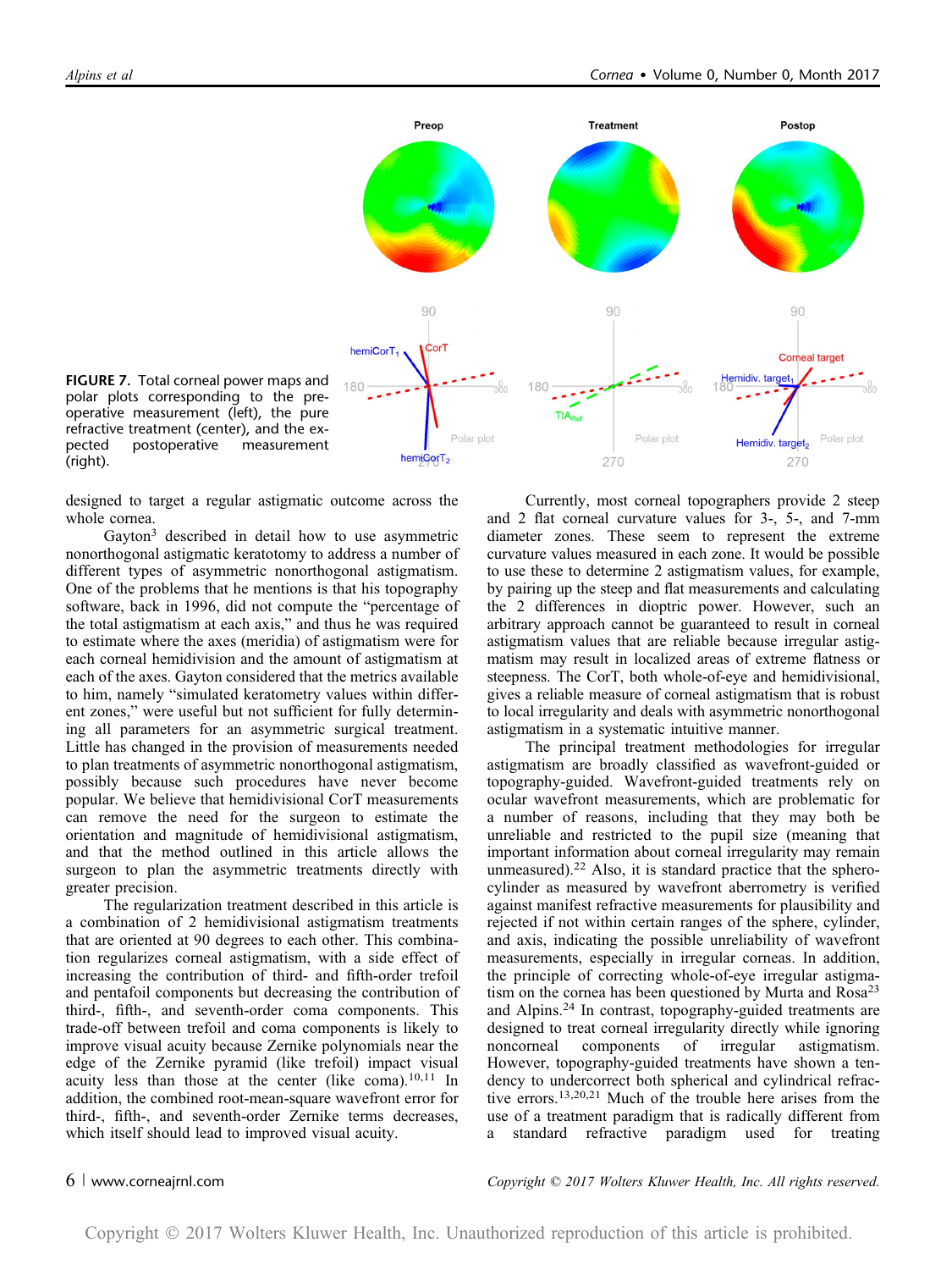spherocylindrical errors, which means that the commonly used laser nomograms targeting emmetropia are not applicable. Our method, presented in this article, has the advantage that it should be possible to use ablation profiles very similar to standard profiles normally used to treat spherocylindrical refractive errors, and thus, the existing laser nomograms should still apply with the ability to target a defined spherocylindrical outcome.

In the example, we showed 2 possible treatment strategies: the first was a theoretical combined regularization and vector-planned astigmatic reduction treatment; the second was a pure refractive treatment based on the manifest spherocylindrical error, much like is performed by most conventional surgeries now using purely refractive parameters. The vectorplanned treatment aimed for a cornea with a minimum amount of regular astigmatism, while allowing a small amount of refractive astigmatism to remain (with a spherical equivalent of zero). The second conventional strategy aimed for zero refractive cylinder, ignoring the corneal irregularity and causing excess astigmatism to be left on the cornea in an irregular state.16 Such a strategy is known to yield good refractive results but possibly leaves the patient with more intangible symptoms such as haloes and glare and no likely gain in best-corrected visual acuity. In this article, we presented the 2 strategies as alternatives, but in practice, the first strategy cannot be performed using today's excimer laser devices because no company currently supports hemidivisional asymmetric nonorthogonal treatment. Our hope is that excimer laser manufacturers will allow surgeons to specify hemidivisional treatments in the not-too-distant future now that a paradigm exists. Further studies would then be possible to apply this novel technique to suitable eyes in the refractive surgery process, to determine how much visual benefit is gained by adding astigmatism regularization to the refractive surgery process.

Because the method of regularization described in this article should end up being astigmatically neutral, we have not made any assumptions about the type of astigmatism reduction that is performed concurrently. We mentioned in the methods section that both a standard refractive treatment and a vectorplanned treatment would be suitable. In practice, the amount of measured refractive astigmatism remaining after vector planning has been found to be less than expected,  $16,18$  possibly because the corneal shape is less astigmatic than if treated by refractive parameters alone. The choice between a standard refractive treatment and a vector-planned treatment should depend on the orientations of the target manifest refractive cylinder and target corneal astigmatism, as well as the amount of ocular residual astigmatism<sup>5</sup> present. If possible, an emphasis between corneal and refractive targets should be chosen to avoid obliquely aligned targets.

The example given in this article was purposely a case in which the amount of corneal irregularity was small, similar to the majority of cases. It would certainly be possible to apply the same methodology to cases that have larger amounts of global irregularity, but there are a number of reasons to be cautious about such cases. First, corneas with a large amount of corneal irregularity, especially those occurring after previous ocular surgery, may have shapes that are unstable, which makes the concept of a finely customized treatment less meaningful. Second, when there is large separation between the visual axis and corneal apex, there is some evidence to believe that a treatment away from the visual axis, toward the corneal apex, might reduce the magnitude of induced higher-order aberrations.<sup>25</sup> However, it is unclear how this would interact with the CorT, which is currently based on the visual axis because of the way that the raw topographic/tomographic data are exported, especially if the position of the corneal apex is not stable. In the future, we aim to study the applicability of our proposed method to eyes with forme fruste keratoconus.

### ACKNOWLEDGMENTS

Alyssa Mastel assisted in developing tools to identify suitable candidates for the example.

### **REFERENCES**

- 1. Alpins NA. Treatment of irregular astigmatism. J Cataract Refract Surg. 1998;24:634–646.
- 2. Alpins N, Ong JKY, Stamatelatos G. New method of quantifying corneal topographic astigmatism that corresponds with manifest refractive cylinder. J Cataract Refract Surg. 2012;38:1978–1988.
- 3. Gayton JL. Maximizing Results: Strategies in Refractive, Corneal, Cataract, and Glaucoma Surgery. 1st ed. Thorofare, NJ: Slack; 1996.
- 4. Alpins N, Ong JKY, Stamatelatos G. Corneal topographic astigmatism (CorT) to quantify total corneal astigmatism. *J Refract Surg.* 2015;31: 182–186.
- 5. Alpins NA. New method of targeting vectors to treat astigmatism. J Cataract Refract Surg. 1997;23:65–75.
- 6. Javal É. Mémoires D'Ophtalmométrie. Paris, France: G. Masson; 1890.
- 7. Grosvenor T, Quintero S, Perrigin DM. Predicting refractive astigmatism: a suggested simplication of Javal's rule. Am J Optom Physiol Opt. 1988;65:292–297.
- 8. Grosvenor T, Ratnakaram R. Is the relation between keratometric astigmatism and refractive astigmatism linear? Optom Vis Sci. 1990;67: 606–609.
- 9. Elliott M, Callender MG, Elliott DB. Accuracy of Javal's rule in the determination of spectacle astigmatism. Optom Vis Sci. 1994;71: 23–26.
- 10. Applegate RA, Ballentine C, Gross H, et al. Visual acuity as a function of Zernike mode and level of root mean square error. Optom Vis Sci. 2003; 80:97–105.
- 11. Rocha KM, Vabre L, Harms F, et al. Effects of Zernike wavefront aberrations on visual acuity measured using electromagnetic adaptive optics technology. J Refract Surg. 2007;23:953–959.
- 12. Kanellopoulos J. Managing highly distorted corneas. Presented at the International Society of Refractive Surgery of the American Academy of Ophthalmology Refractive Surgery Subspecialty Day, New Orleans; 2007. Retrieved from [http://www.kanellopouloseyecenter.net/US/PDFs/](http://www.kanellopouloseyecenter.net/US/PDFs/NEWS/63%20Managing%20Highly%20Distorted%20Corneas%20Sub%20dayNov07.pdf) [NEWS/63%20Managing%20Highly%20Distorted%20Corneas%20Sub%](http://www.kanellopouloseyecenter.net/US/PDFs/NEWS/63%20Managing%20Highly%20Distorted%20Corneas%20Sub%20dayNov07.pdf) [20dayNov07.pdf](http://www.kanellopouloseyecenter.net/US/PDFs/NEWS/63%20Managing%20Highly%20Distorted%20Corneas%20Sub%20dayNov07.pdf). Accessed October 31, 2017.
- 13. Jankov MR II, Panagopoulou SI, Tsiklis NS, et al. Topography-guided treatment of irregular astigmatism with the wavelight excimer laser. J Refract Surg. 2006;22:335–344.
- 14. Rosen E. Axis or meridian? J Cataract Refract Surg. 2011;37:1743.
- 15. Alpins NA. A new method of analyzing vectors for changes in astigmatism. J Cataract Refract Surg. 1993;19:524–533.
- 16. Alpins NA, Stamatelatos G. Customized photoastigmatic refractive keratectomy using combined topographic and refractive data for myopia and astigmatism in eyes with forme fruste and mild keratoconus. J Cataract Refract Surg. 2007;33:591–602.
- 17. Alpins NA, Stamatelatos G. Clinical outcomes of laser in situ keratomileusis using combined topography and refractive wavefront treatments for myopic astigmatism. J Cataract Refract Surg. 2008;34: 1250–1259.

 $Copyright © 2017 Wolters Kluwer Health, Inc. All rights reserved.$ Www.corneajrnl.com | 7